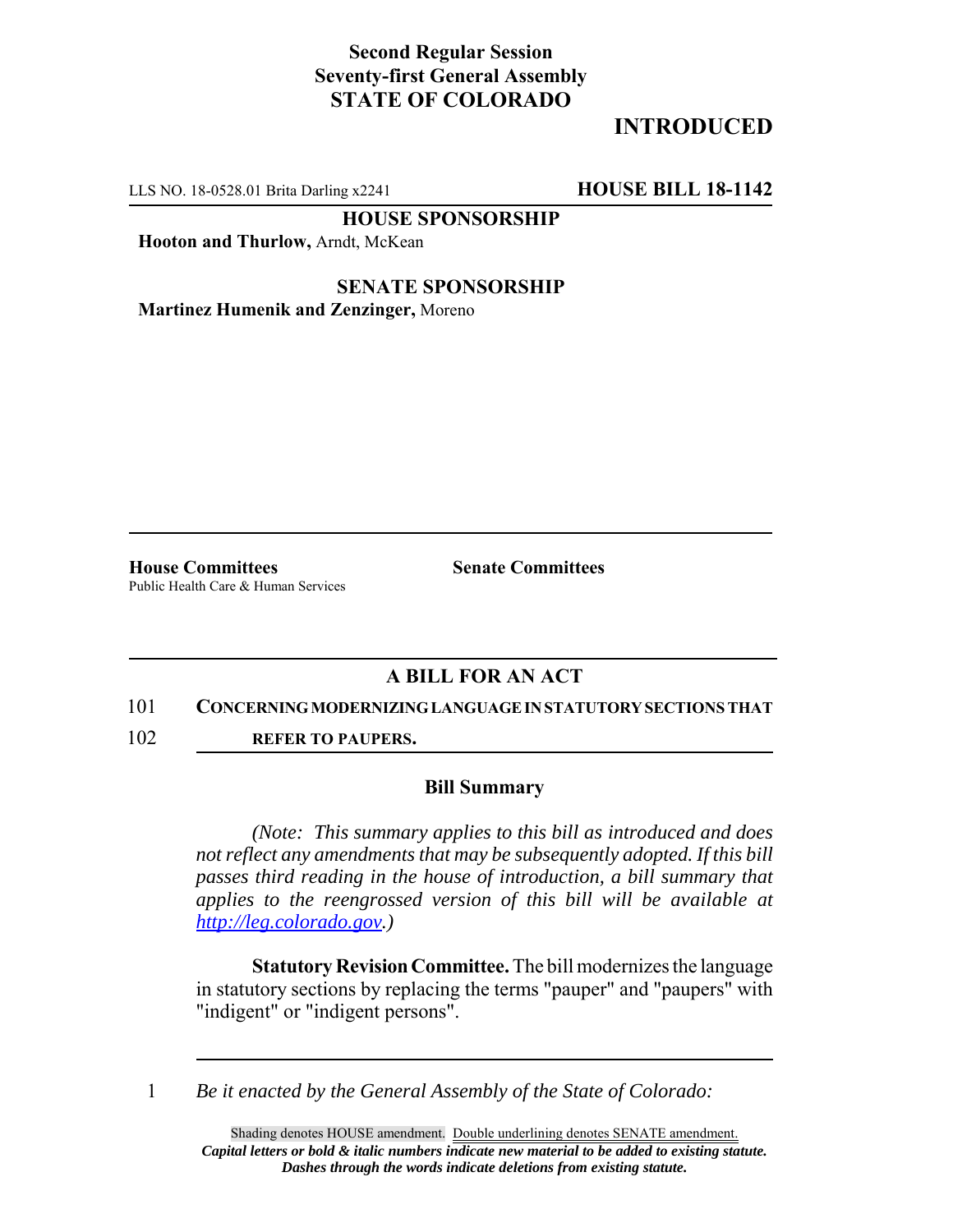**SECTION 1. Legislative declaration.** The general assembly 2 declares that the purpose of House Bill 18-, enacted in 2018, is to effect a nonsubstantive change to replace antiquated references to "paupers" in the Colorado Revised Statutes with the more modern and appropriate "indigent persons". The general assembly further declares that modernizing these references does not in any way alter the scope or applicability of the statutory sections involved.

8 **SECTION 2.** In Colorado Revised Statutes, 15-19-302, **amend** 9 (2) and (3) as follows:

10 **15-19-302. Duty of public officers as to unclaimed bodies.** 11 (2) Such notices NOTICE shall be given to the anatomical board in all 12 cases, but no such THE body shall MUST NOT be delivered if any relative, 13 by blood or marriage, shall HAS previously claim CLAIMED the body for 14 burial at the expense of the relative, but IN WHICH CASE the body shall 15 MUST be surrendered to the claimant for interment. nor shall any such 16 FURTHER, THE body MUST NOT be delivered if any representative of a 17 fraternal society of which the deceased was a member, or a representative 18 of any charitable organization, or if any friend of the deceased shall claim 19 INDIGENT PERSON CLAIMS the body for burial prior to delivery to the 20 board, WITH the burial to be at the expense of the fraternal society, 21 charitable organization, or friend. In the case of death of any person 22 whose body is required to be buried at public expense and the duly 23 authorized officer or agent of the anatomical board deems the body unfit 24 for anatomical purposes, he or she shall notify the board of county 25 commissioners or such other agency as may be in charge of the county 26 paupers of INDIGENT PERSONS IN the county in which the person dies, in 27 writing, and the board of county commissioners or other agency shall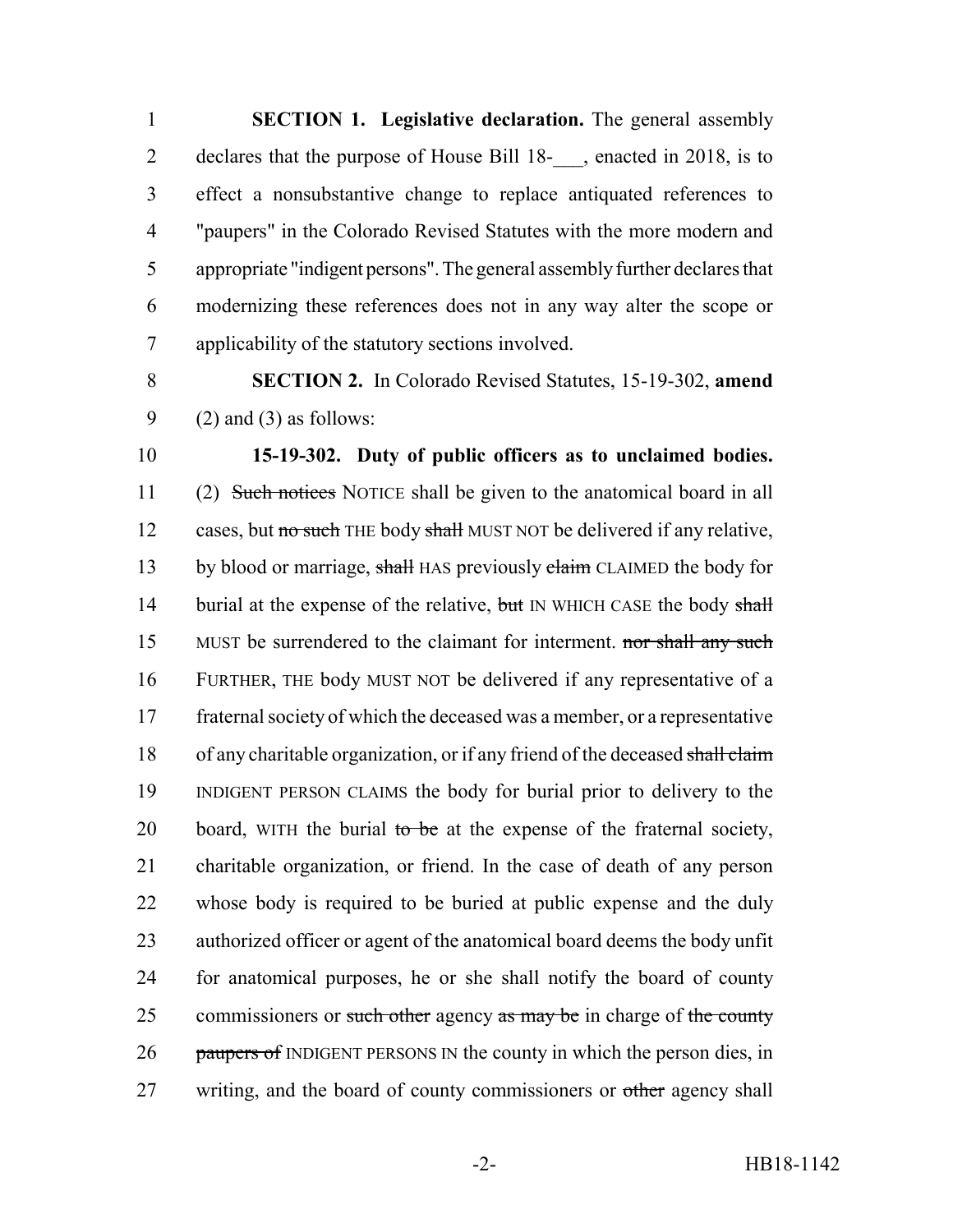1 direct some A person to take charge of the body of the deceased indigent 2 person, and cause it to be buried, and draw warrants upon the treasurer of 3 the county for the payment of such expenses.

4 (3) No Warrants for the payment of the expenses of the burial of 5 any person whose body is required to be buried at public expense shall 6 MUST NOT be drawn or paid except upon the certificate of the duly 7 authorized officer or agent of the anatomical board to the effect that the 8 unclaimed body is unfit for anatomical purposes by reason of DUE TO 9 decomposition or contagious disease, and that the provisions of this part 10 3 have been complied with. If, through the failure of any person to deliver 11 the body of a deceased indigent PERSON as required by this part 3, the 12 unclaimed body becomes IS unfit for anatomical purposes, and is so 13 certified AS UNFIT by the duly authorized officer or agent of the 14 anatomical board, the body shall MUST be buried in accordance with the 15 provisions of this part 3, and the person so failing WHO FAILED to deliver 16 the unclaimed body shall pay to the county treasurer the expense so 17 EXPENSES incurred. Upon the refusal or failure of the person, on demand, 18 to pay the expense EXPENSES, the board of county commissioners, or such 19 other agency as may be in charge of the county paupers INDIGENT 20 PERSONS IN THE COUNTY, may bring suit to recover the expenses, and the 21 same EXPENSES may be recovered as debts of like amount are collectible 22 by law.

23 **SECTION 3.** In Colorado Revised Statutes, **amend** 25-3-309 as 24 follows:

25 **25-3-309. Hospital fees.** Every hospital established under this part 26 3 shall be IS for the benefit of the inhabitants of such THE county and of 27 any person falling sick or being WHO IS injured or maimed within its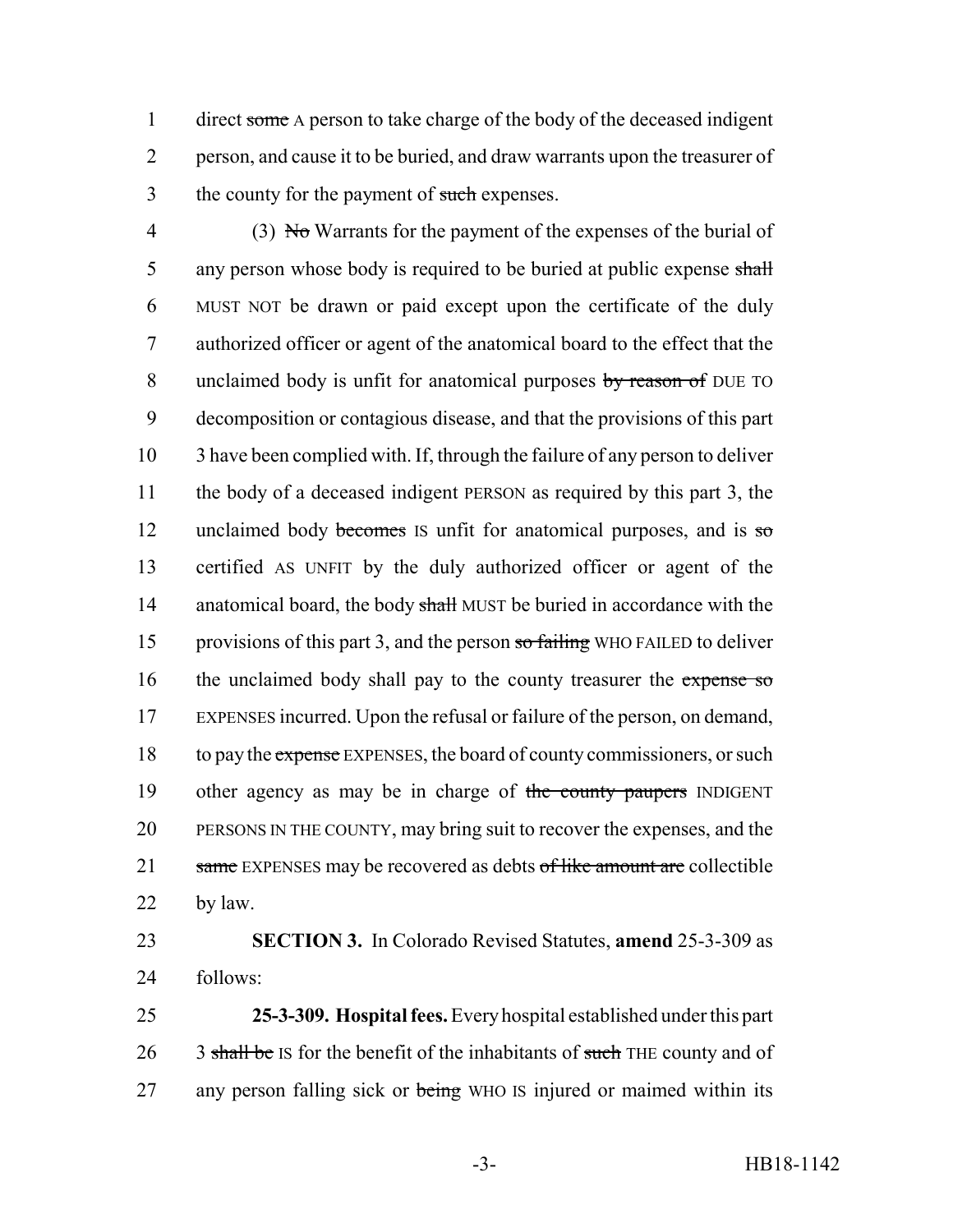1 limits. Every inhabitant or person who is not a pauper INDIGENT shall pay 2 to the board of public hospital trustees or such TO THE officer as it shall 3 designate DESIGNATES for such THE county public hospital a reasonable compensation for occupancy, nursing, laboratories, care, medicine, or 5 attendants according to the rules and regulations prescribed by said THE 6 board in order to render the use of said THE hospital of the greatest benefit to the greatest number.

 **SECTION 4.** In Colorado Revised Statutes, 28-5-502, **amend** (2) as follows:

 **28-5-502. Interment of deceased veterans.** (2) Such Burial shall 11 MUST not be made in that portion of any A cemetery or burial ground used 12 exclusively for the burial of the pauper dead DECEASED INDIGENT PERSONS. Each county, by resolution of its board of county commissioners, shall establish the maximum expense to the county for each burial, exclusive of any federal funds provided for such purposes. In case the deceased VETERAN has relatives or friends who desire to conduct the funeral services, they shall be permitted to do so, and the expenses shall be paid as provided in this section.

 **SECTION 5. Act subject to petition - effective date.** This act takes effect at 12:01 a.m. on the day following the expiration of the ninety-day period after final adjournment of the general assembly (August 8, 2018, if adjournment sine die is on May 9, 2018); except that, if a referendum petition is filed pursuant to section 1 (3) of article V of the state constitution against this act or an item, section, or part of this act within such period, then the act, item, section, or part will not take effect unless approved by the people at the general election to be held in